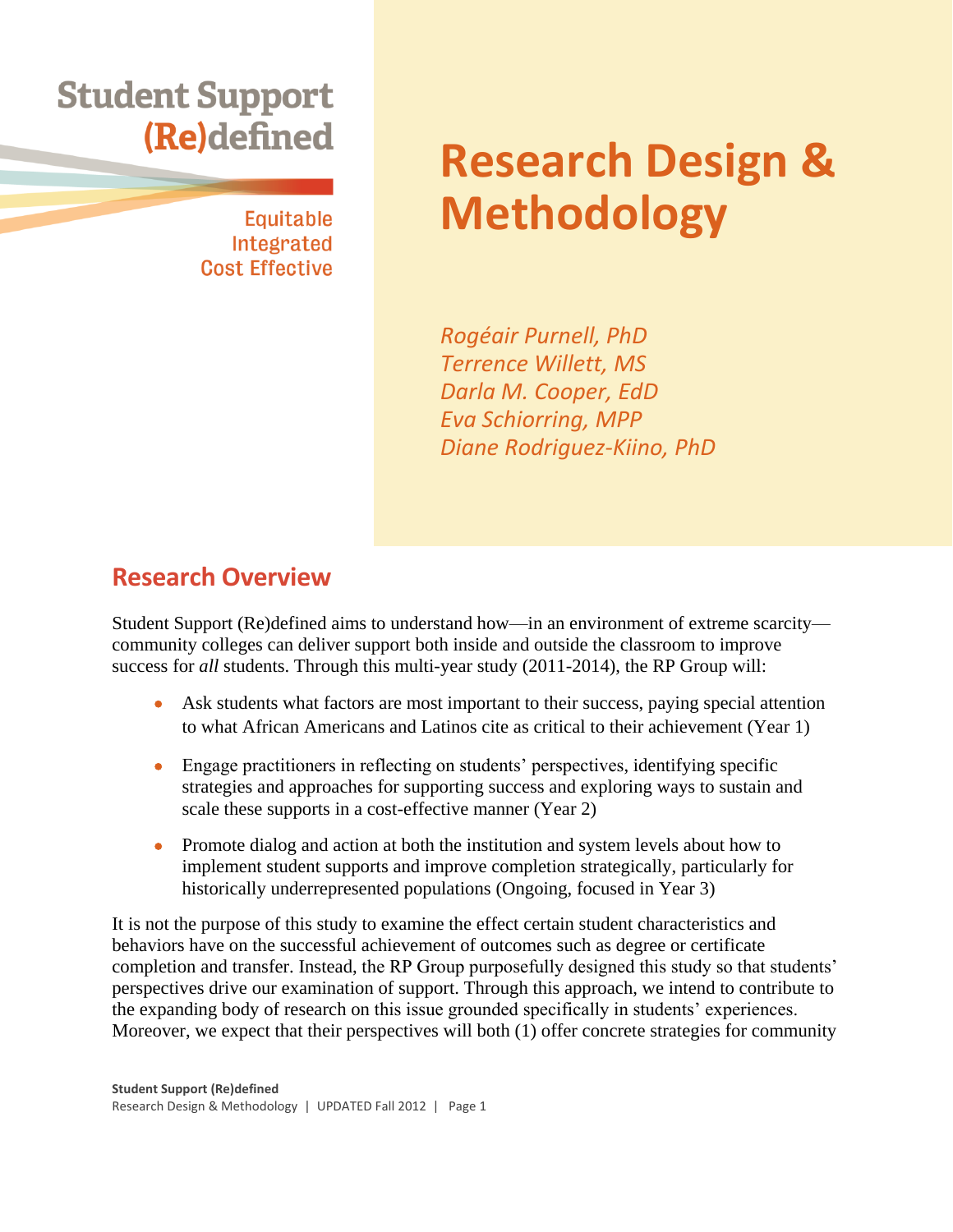college educators to consider and (2) keep the dialog about redefining support focused on students during the practitioner and dissemination phases of this project.

# **Research Framework and Design**

The study will explore the following question:

*In an environment of extreme scarcity, which student support activities can be delivered inside and outside of the classroom to improve success for all students, paying special attention to African-American and Latino learners?* 

Support may include institutional structures, approaches and activities that can be integrated into students' daily experience and/or the overall curriculum.

Before launching this investigation, the RP Group engaged in an initial literature review and preliminary discussions with key community college practitioners and researchers to: (1) place this study in the context of existing research and current initiatives to change the provision of student supports and (2) inform development of our own project's activities. Two questions guided this foundational research:

- **1.** Which are the essential elements/components of supports that increase success, particularly for historically underrepresented student populations?
- **2.** What is known about how to determine the cost effectiveness of student support systems, structures and strategies?

**Defining Factors that Lead to Student Success.** Based on the Community College [Research](http://ccrc.tc.columbia.edu/Publication.asp?UID=845)  [Center's 2011 Assessment of Evidence Series \(AES\)](http://ccrc.tc.columbia.edu/Publication.asp?UID=845) (Bailey, Jaggars & Jenkins, 2011) and a review of hundreds of studies on strategies designed to increase student success, two key assumptions emerged. Student support activities must be (1) integrated into students' daily experience and (2) included in the overall curriculum.

This research also indicated that students are more likely to succeed when they are, directed, focused, nurtured, engaged, connected and valued. We define these factors as follows:

- **Directed:** helping students clarify their aspirations, develop an educational focus they perceive as meaningful and develop a plan that moves them from enrollment to achievement of their goal
- **Focused:** fostering students' motivation and helping them develop the skills needed to achieve their goals
- **Nurtured:** conveying a sense of "authentic caring" where students' success is important and expected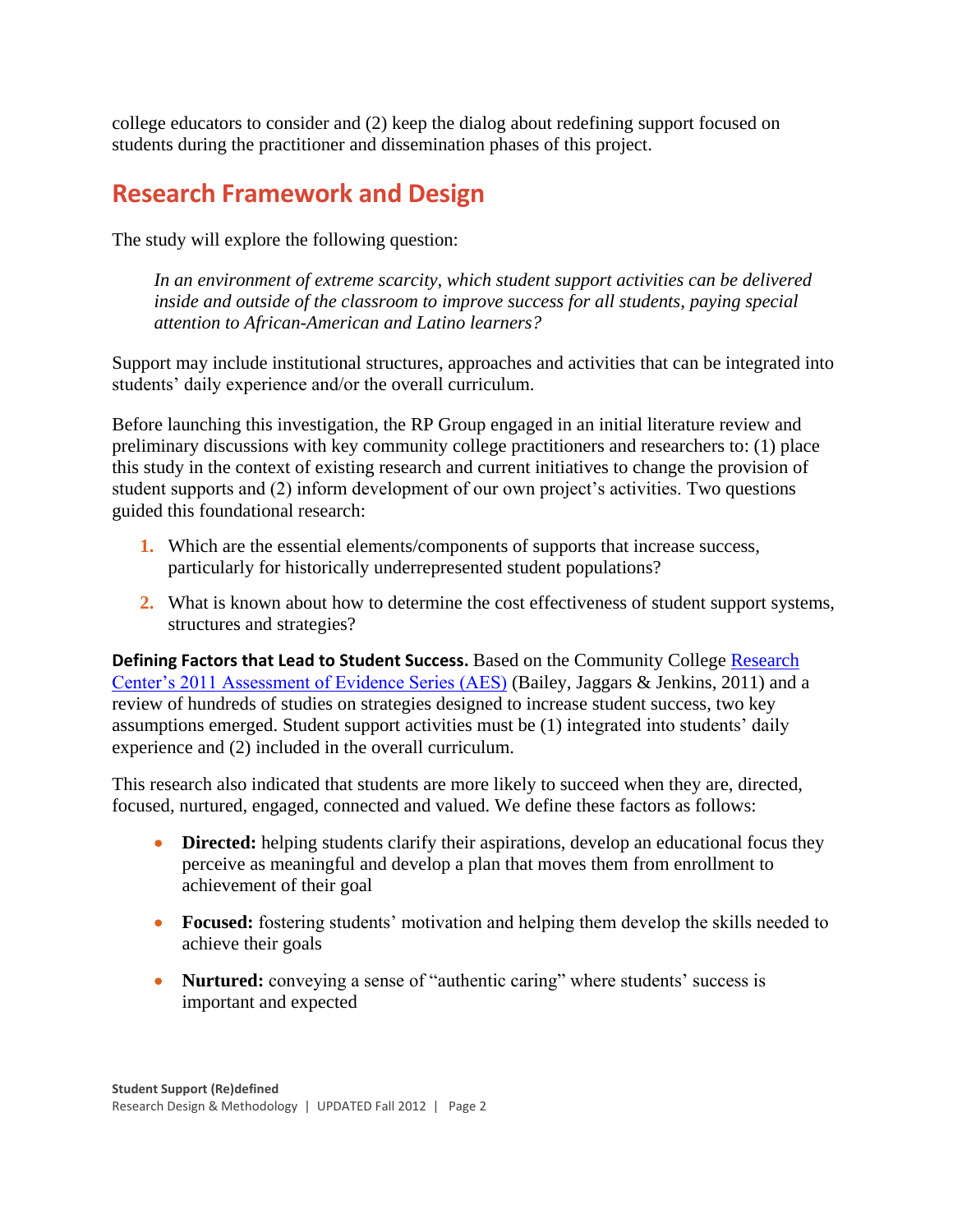- **Engaged:** actively involving students in meaningful and authentic educational experiences and activities inside and outside the classroom
- **Connected:** creating connections between students and the institution and cultivating relationships that underscore how students' involvement with the college community can contribute to their academic and personal success
- **Valued:** providing students with opportunities to contribute to and enrich the college culture and community

**Determining Cost-Effective Student Support.** While more limited in scope, the literature on cost effectiveness indicated three research strategies for balancing the cost of a particular support program or initiative against the benefits realized by both the institution and its students. These strategies include: (1) creating a formula or approach to calculate the costs of offering a set of classes, services or activities (Jenkins, Speroni, Belfield, Jaggars & Edgecombe, 2010; Sommo, Mayer, Rudd & Cullinan, 2012); (2) determining the costs to the college of student attrition or completion (Jones, 1986) and (3) calculating the return on investment or downstream revenue of the positive effects of change after an intervention (Boroch et al, 2010).

For a full summary of the literature reviewed, including specific research on the six success factors and cost-effective student supports, please visit: [http://www.rpgroup.org/content/research-framework.](http://www.rpgroup.org/content/research-framework)

# **Research Methodology**

The RP Group is using a mixed-methods approach that includes both quantitative and qualitative data and analyses. Utilizing a number of qualitative research activities allows us to gather input directly from students, faculty and staff through the abovementioned literature review, surveys and focus groups. The study is also linking quantitative data on students' characteristics and academic history to their survey responses. The RP Group is using data from the Chancellor's Office Management Information System (COMIS) to access variables such as fields of study, units completed, use of student services and demographics. Additionally, in keeping with the RP Group's emphasis on the applied inquiry model, we have chosen to use an action research framework for Student Support (Re)defined. As we conduct this study, we want to involve participants and researchers in a reflective process that regularly examines the study's findings in order to help guide, refine and revise the proposed activities and approaches based on what both researchers and practitioners observe and learn.

## College Selection

Student Support (Re)defined is focusing its research activities on students and practitioners within a defined group of institutions. In an attempt to develop as broad a representation as possible from the 112 California community colleges, the RP Group used the following criteria to select colleges that could provide a geographically and demographically diverse sample: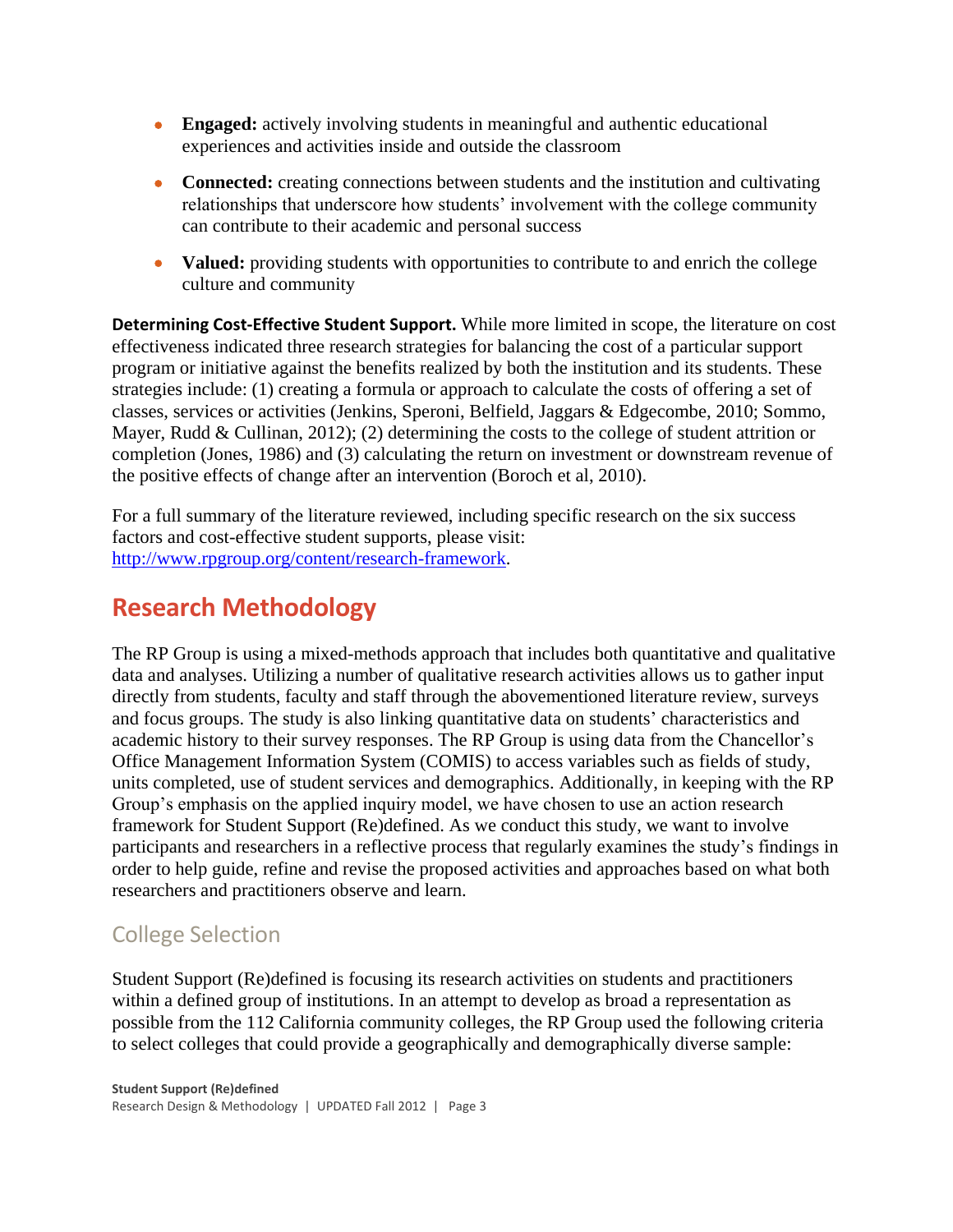- Significant African-American or Latino student population
- High transfer rates among African-American and/or Latino students
- Location to achieve representation in the northern, southern and central parts of the state
- Location to achieve representation of urban, suburban and rural areas in the state
- College size to achieve representation of small, medium and large institutions



The RP Group identified and contacted 15

colleges that met these criteria; 12 agreed to participate in the survey and one additional institution agreed to participate in only the focus groups (see map, *Participating Colleges*).

### Study Phases

This study includes three primary phases. In Phase 1, the RP Group collected student perspectives on what supports their success. In Phase 2, we will gather practitioner input on these student perspectives and identify related effective practices that can be sustained and scaled in a cost-efficient manner. In Phase 3, the RP Group will focus on the broad dissemination of study findings and assist groups interested in taking action with this research. The following section further describes each research phase.

#### **Phase 1: Student Perspectives (2011-12)**

The RP Group launched Student Support (Re)defined in fall 2011 and concluded this phase of research in spring 2012. The general research questions guiding this phase were:

- **1.** What supports, both inside and outside of the classroom, do students identify as important to their success as community college students?
- **2.** What is the interaction among the six factors of success?
- **3.** How do the above results vary for different groups of students?

These three research questions were translated into a series of specific research questions designed to examine students' assessment of each of the six success factors in both the survey and focus groups (*please see p. 9 for a full description of these questions*).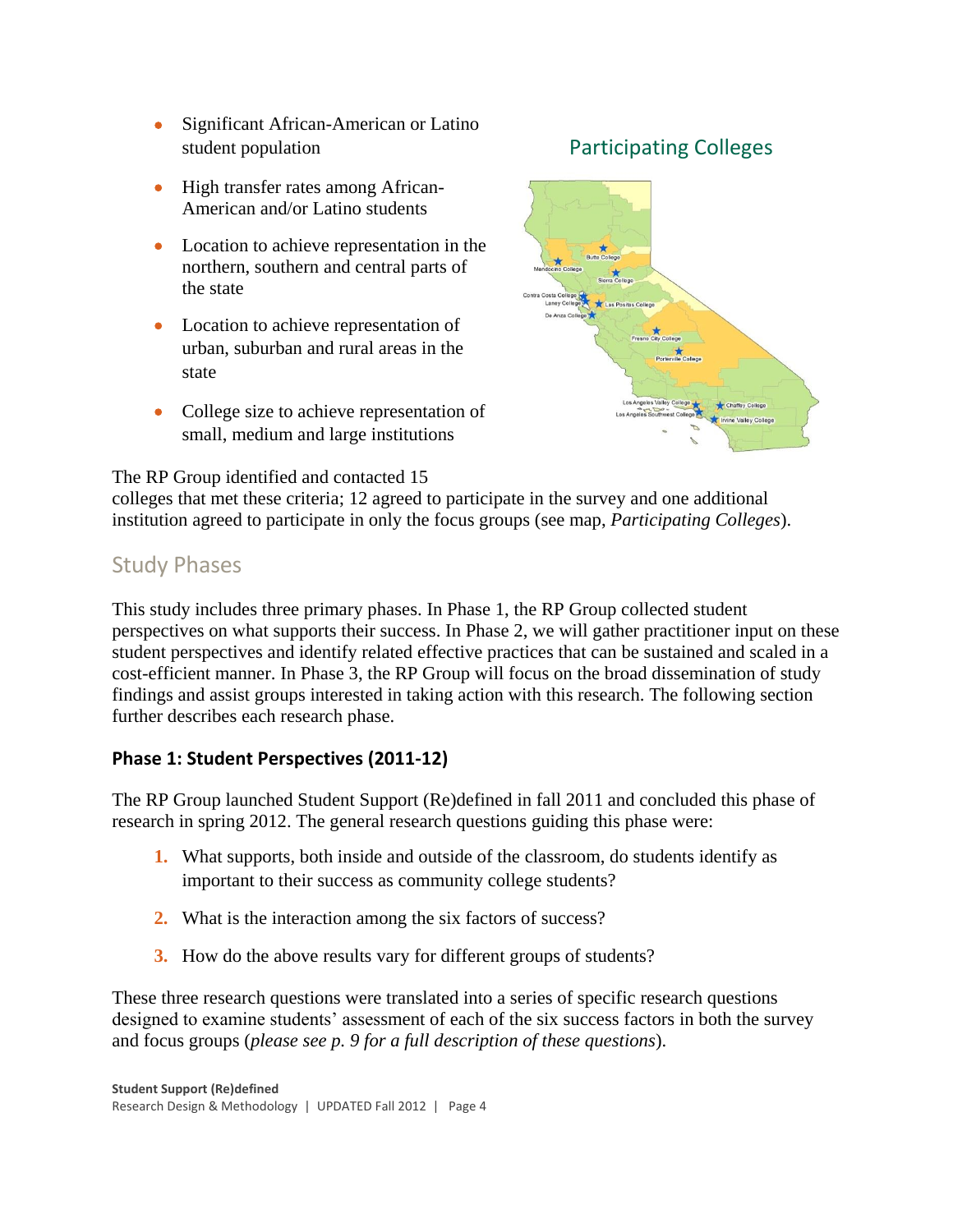**Data Collection and Analysis.** Data were collected from students using two methods, a telephone survey and focus groups. The intent of the survey was to collect information from a large number of students and the focus groups were used to explore themes and topics highlighted in the survey in greater depth. The overall data analysis goals for both the survey and focus groups were to:

- Analyze findings based on an examination of univariate responses to determine which factors students believe are critical to their success
- Explore interactions between the above findings and selected student characteristics through cross-tabulations with an emphasis on those factors that appear to be particularly effective for Latino and African-American students
- Conduct multivariate analyses to explore interactions among variables and student characteristics
- Identify themes in the findings that speak directly to how colleges can support students differently that could result in improved student success

**Survey.** Participating colleges were asked to submit files through secure protocols containing demographic and contact information for students who met the following criteria:

- **Current students:** those enrolled in the fall 2011 term
- **Completers**: those who had obtained a certificate or degree between fall 2010 and spring 2011
- Leavers: those who were enrolled in spring 2011, but not enrolled in fall 2011 and had not earned a certificate or degree prior to fall 2011

We created a stratified random sample of 10,918 students using the files received from the colleges and then submitted this sample to the California State University Fullerton's Social Science Research Center, with whom the RP Group contracted to conduct the student survey via phone. The strata for the sample were composed of:

- Approximately equal numbers of students from each college
- Approximately 30% African-American, 30% Latino, 30% White and 10% students of other ethnicities
- Approximately equal numbers of students from each of three enrollment categories (current students, completers, leavers)

A total of 785 students were surveyed. The surveys were conducted between January 24 and March 7, 2012. Respondents were asked approximately 41 questions about the quality of education received, the degree to which they were involved on their campus, the types of services and programs they engaged in while enrolled, how the campus could have enhanced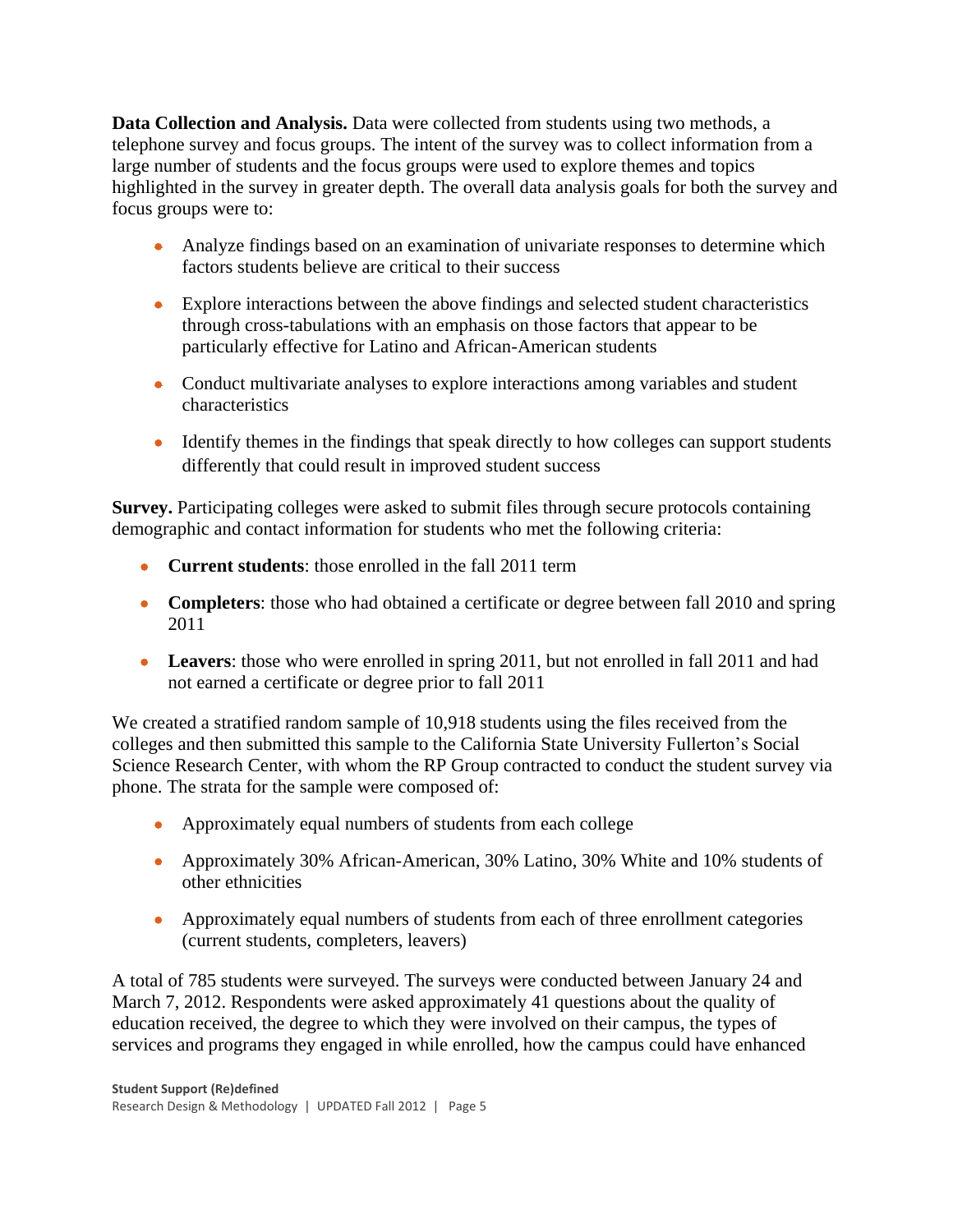their educational experience and the factors that contributed to their overall success (or lack thereof). For leavers, an additional subset of questions was asked to explore what factors led to their premature departure.

Students' survey responses were then linked with their data from COMIS to include information such as students' ethnicity, age, gender, educational goal, field of study, units completed and use of student supports such as Disabled Student Programs and Services (DSPS) or Extended Opportunity Programs and Services (EOPS).

**Focus Groups.** The RP Group conducted student focus groups at four of the 13 participating colleges. Focus groups were drawn from a convenience sample of students identified by college staff and, in some cases, specifically targeting African-American and Latino students. A total of 102 students participated in the focus groups across the four campuses. The focus groups were held between March 27 and April 12, 2012. Each focus group lasted approximately 60 minutes. The sessions were recorded and then transcribed. No identifiable information was collected from participants; therefore, a demographic description of the participants is not possible.

The focus groups began with a general question asking participants what was the most important thing that had happened to them at the college that had helped them be successful as students. This question was asked before the six factors for success were introduced in order to see whether students' responses would fit within the research framework. This question was followed by six questions each related to one of the six success factors. At the conclusion of the focus groups, students were given a brief survey asking them to rate the six factors in order of importance to their own success and write one or two sentences explaining why their number one choice was most important to their success.

### **Phase 2: Practitioner Perspectives (2012-13)<sup>1</sup>**

After the research team completes Phase 1, we will present the student perspectives findings to the field through convenings designed to engage practitioners in conversations about these results. We will likely conduct focus groups with a representative sample of 50 to 60 practitioners selected with assistance from key administrators at a subset of the participating colleges. The focus groups will explore key themes and findings highlighted during student interviews and focus groups. We will also hold practitioner convenings that focus on strategies that can be offered for little or no added expenses (e.g., using a cohort approach). The information gathered from these convenings and practitioner focus groups along with the results from the student interviews and focus groups will allow us to document critical micro-elements, skill sets, funding mechanisms and policies that shape the implementation of the programs and pedagogies that provide student support.

 $\overline{a}$ 

 $1$  The RP Group will likely revise this methodology document as Phase 2 and 3 are conducted to more accurately reflect research activities as they take place.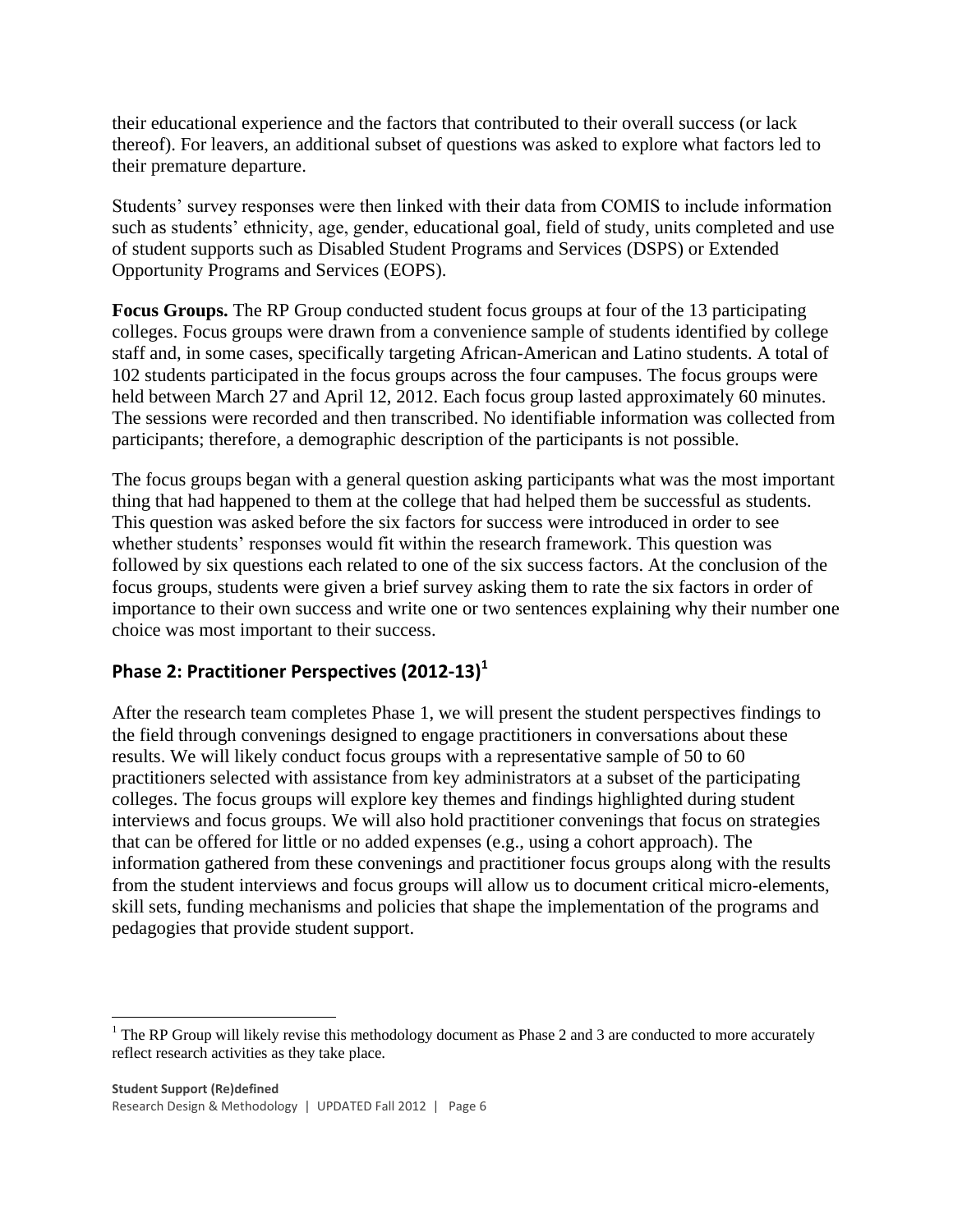#### **Data Analysis for Phase 2**

The research design for Phases 2 and Phase 3 is in development although we anticipate that the results from the student survey and focus groups will serve as the basis for the research questions that we will develop for Phase 2. In using an action research approach, an iterative process will be employed where we will analyze, share and discuss the student data with key stakeholders and the larger research team and then revise and refine the research activities and design as appropriate. We anticipate that the data that we will gather will be qualitative in nature and analyzed in the same way as the student perspectives research.

When analyzing the cost effectiveness of key strategies that are mentioned by a large majority of students and practitioners, we may determine the costs to start and maintain these approaches over time. Rather than focusing on the detailed costs of specific elements, we will estimate general expenditures that could be associated with the highlighted practices and approaches.

#### **Phase 3: Dissemination and Communication (2012-14)**

Throughout the project, the RP Group will host convenings to discuss results and analyze implications with decision-makers, faculty, staff and students, including identifying both nearterm modifications that can be made on individual college campuses and longer-term policy changes that might occur at the system or state level. The RP Group will also engage in a number of dissemination activities such as publishing recommendations and insights gained at the convenings and developing video shorts, tailored briefs and discussion guides. Written documents will describe key findings and recommendations raised during the convenings and present detailed menus of cost-effective actions that can be taken to strengthen student support and achievement by various constituent groups. Whenever possible, the RP Group will identify opportunities to present the videos and findings at regional meetings, conferences, statewide and national meetings to engage students, faculty, staff and leaders in further action planning.

#### **Data Analysis for Phase 3**

The project's action research framework will provide the RP Group with an opportunity to engage in a number of research activities while sharing findings with key stakeholders to engage them as thought partners and to incite them to action as results become available. At the conclusion of related convenings and presentations, a brief survey will be fielded to determine what worked well and what did not to enhance the RP Group's ability to better play a convener role. Several months after these convenings and the release of the video shorts and discussion guides, follow-up surveys will be conducted with senior college administrators and practitioners and education policymakers. Follow-up surveys will aim to determine whether the convenings and/or the written materials produced by the RP Group have led to lasting impacts such as changes in their awareness of and access to relevant research about support services. The surveys will also assess the usefulness of the research in helping them to promote, improve and develop more effective support for their students.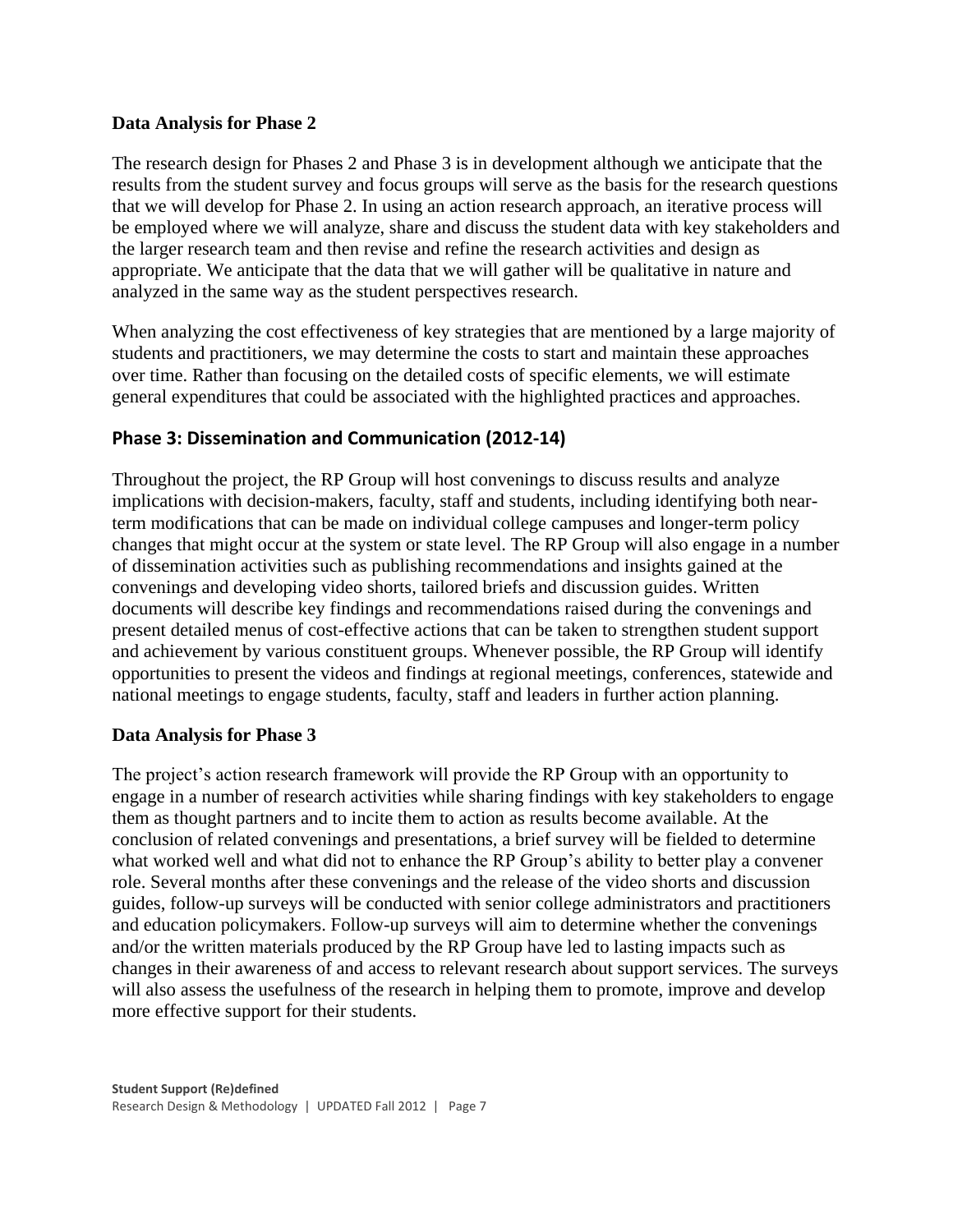In addition, a website for the project has been developed where all information about the study will be posted including results from the student and practitioner perspectives research, video shorts and other written documents produced as part of this study. In order to examine usage and possible impact, diagnostics will be run to determine how often they are accessed and downloaded. To access the website, visit: [http://www.rpgroup.org/projects/student-support.](http://www.rpgroup.org/projects/student-support)

## **For more information:**

Visit [www.rpgroup.org/projects/student-support](http://www.rpgroup.org/projects/student-support) or contact Dr. Darla Cooper, Project Director [\(dcooper@rpgroup.org\)](mailto:dcooper@rpgroup.org).

## **References**

- Bailey, T., Jaggars, S. S., & Jenkins, D. (2011). *Introduction to the CCRC assessment of evidence series*. New York: Community College Research Center, Teachers College, Columbia University.
- Boroch, D., Hope, L., Smith, B., Gabriner, R., Mery, P., Johnstone, R., & Asera, R. (2010). *Student success in community colleges: A practical guide to developmental education.* San Francisco, CA: Jossey-Bass.
- Jones, S. (1986). No magic required: Reducing freshman attrition at the community college. *Community College Review, 14,* 14-18.
- Research and Planning Group for California Community Colleges. (July 2007). *Basic skills as a foundation for student success in California community colleges.* Berkeley, CA. Retrieved September 6, 2012, from <http://www.rpgroup.org/sites/default/files/RPBasicSkills2007v2f.pdf>
- Sommo, C., Mayer, A.K., Rudd, T, & Cullinan, D. (2012). *Commencement day: Six year effects of a freshman learning community program at Kingsborough Community College.* MDRC. Retrieved October 29, 2012 from http://www.mdrc.org/publications/642/full.pdf
- Strauss, A., & Corbin, J. (1990). *Basics of qualitative research: Grounded theory procedures and techniques.* Newbury Park, CA: Sage.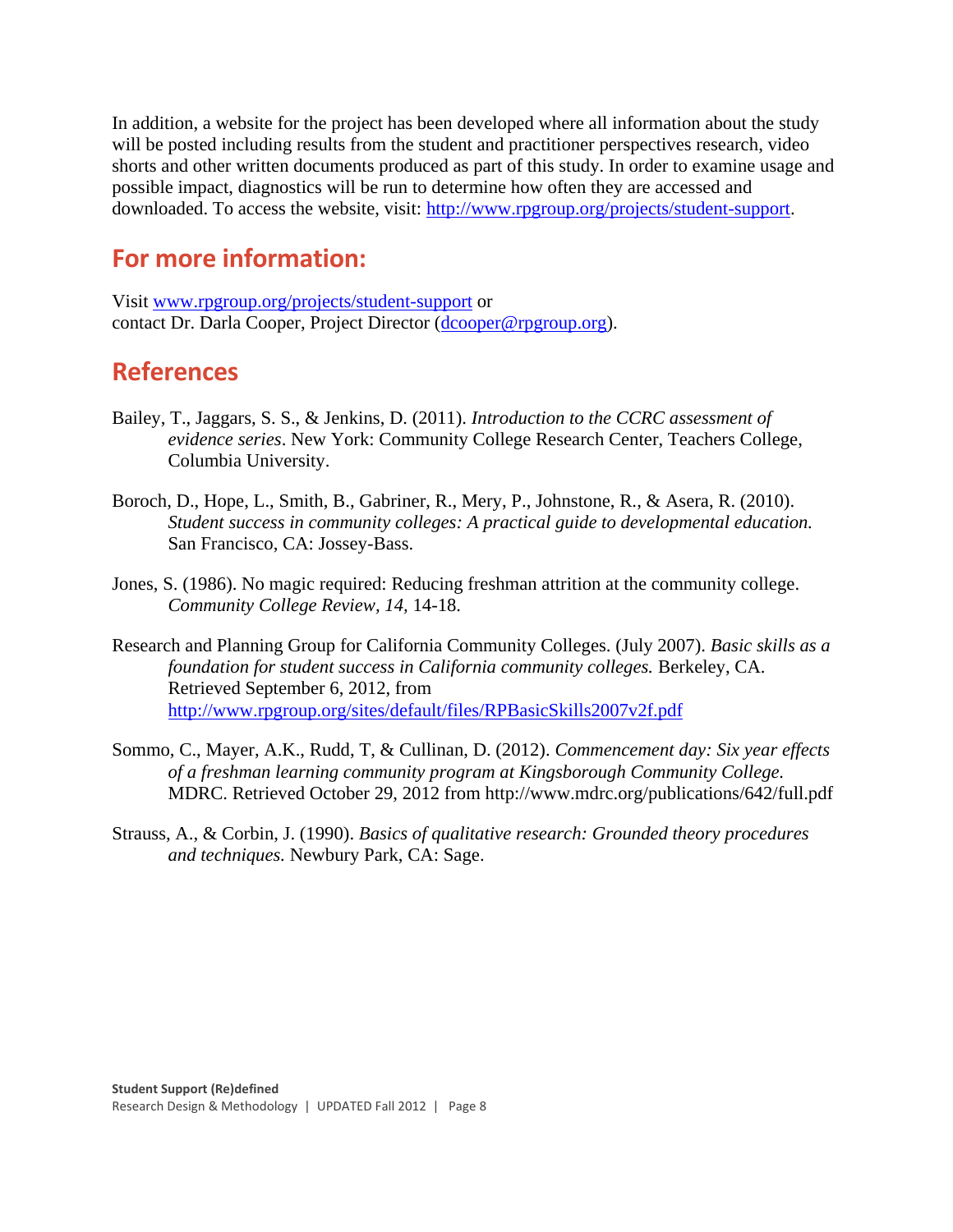# **Student Perspectives – Specific Research Questions**

| <b>Success Factor</b> | <b>Guiding Research Questions</b>                                                                                                                                                                                                                                                                               |
|-----------------------|-----------------------------------------------------------------------------------------------------------------------------------------------------------------------------------------------------------------------------------------------------------------------------------------------------------------|
| Connected             | What are the nature, quantity and quality of students' connectedness to the<br>$\bullet$<br>institution?<br>What is the relationship between students' connectedness and the other<br>$\bullet$<br>factors related to success?                                                                                  |
| <b>Directed</b>       | Can students articulate an educational goal and do they know the steps<br>$\bullet$<br>required to achieve this goal?<br>What is the relationship between students having an educational goal and<br>$\bullet$<br>the other factors related to success?                                                         |
| Engaged               | What factors related to the instructor, course content and course structure<br>$\bullet$<br>do students identify as most important to their learning?<br>What is the relationship between students' sense of classroom engagement<br>$\bullet$<br>and the other factors related to success?                     |
| <b>Focused</b>        | What motivates or hinders students' ability to make a commitment to<br>$\bullet$<br>actively pursue their education?<br>What is the relationship between students' commitment to their education<br>$\bullet$<br>and the other factors related to success?                                                      |
| <b>Nurtured</b>       | What are the most significant types of support -- both personal and<br>$\bullet$<br>academic -- that an instructor or staff can provide to make a student feel<br>important?<br>What is the relationship between students' feelings of being nurtured and<br>$\bullet$<br>the other factors related to success? |
| Valued                | What institutional structures do students feel provide them with<br>$\bullet$<br>opportunities to contribute to and enrich the college culture and<br>community?<br>What is the relationship between students feeling valued and the other<br>$\bullet$<br>factors related to success?                          |